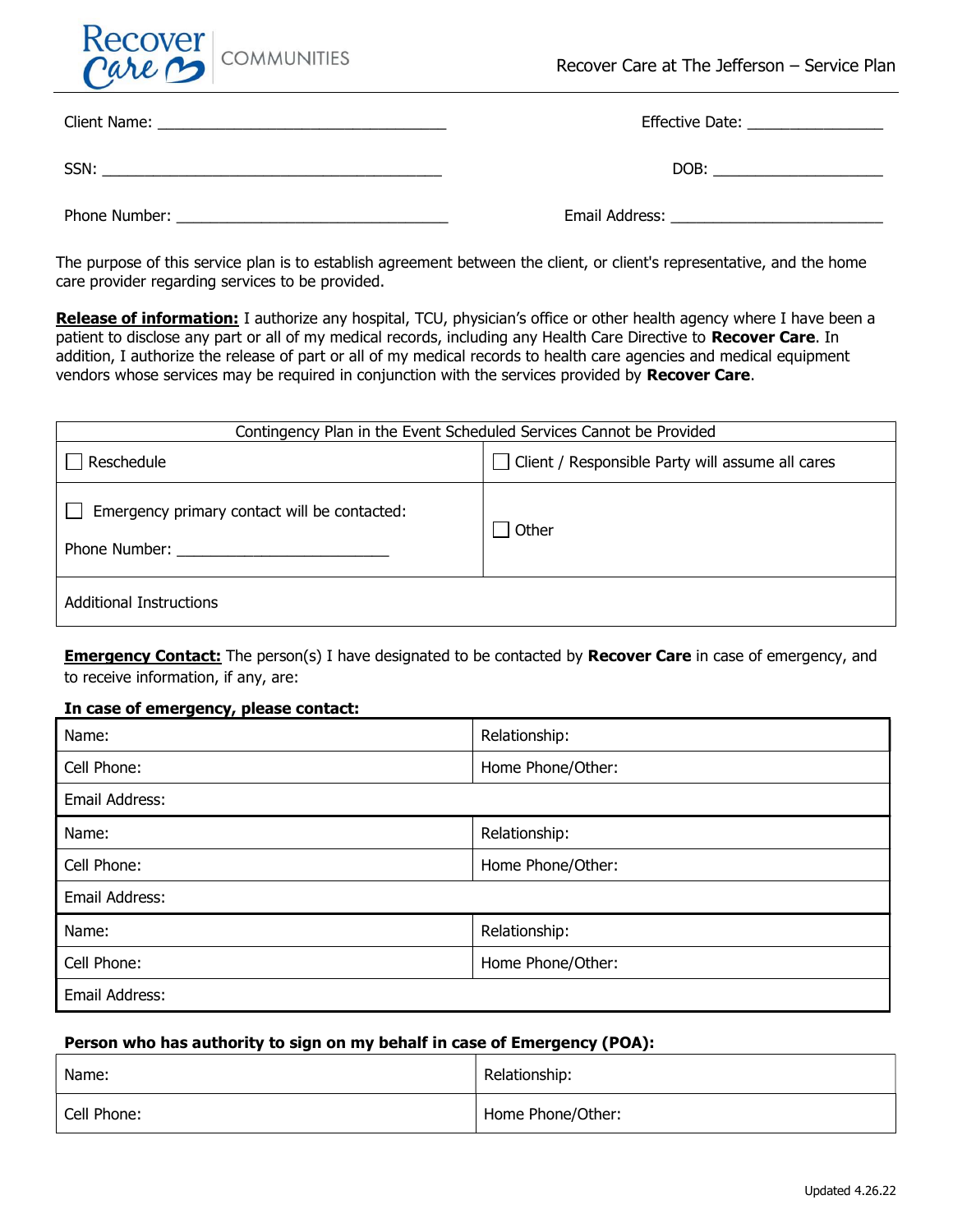| <b>Advance Directive</b>                                                                                                                                                                                                                                                                                                                                                                                                                                                                                          |  |  |
|-------------------------------------------------------------------------------------------------------------------------------------------------------------------------------------------------------------------------------------------------------------------------------------------------------------------------------------------------------------------------------------------------------------------------------------------------------------------------------------------------------------------|--|--|
| I understand that emergency services will be summoned during an emergency unless there is a signed physician's                                                                                                                                                                                                                                                                                                                                                                                                    |  |  |
| order in my record that reflects my wishes according to the Adult Health Care Decisions Act.                                                                                                                                                                                                                                                                                                                                                                                                                      |  |  |
| <b>Current Declaration</b>                                                                                                                                                                                                                                                                                                                                                                                                                                                                                        |  |  |
| Living Will / Health Care Directive<br><b>DNR</b><br><b>DNI</b><br><b>NONE</b>                                                                                                                                                                                                                                                                                                                                                                                                                                    |  |  |
| <b>Service Cancellations:</b> I understand Recover Care requires any request for schedule change or cancellation, twenty-<br>four hours in advance, or I will be billed for my scheduled service time.                                                                                                                                                                                                                                                                                                            |  |  |
| <b>Personal Belongings/Property:</b> I understand Recover Care is not responsible for my valuables or personal<br>belongings, and is not responsible for items that are lost or damaged while Recover Care is providing care in my home.                                                                                                                                                                                                                                                                          |  |  |
| Safe Environment: I understand I am required to ensure a safe and clean environment for Recover Care staff. I<br>understand I am responsible to provide supplies necessary for adherence to infection control (i.e. trash bags, alcohol<br>based sanitizer and / or antibacterial soap and paper towels). If unable to fulfill responsibility to provide supplies,<br>Recover Care can supply necessities and bill primary payer.                                                                                 |  |  |
| Photograph Consent: I authorize Recover Care to use and publish my likeness or photo to conduct business<br>activities in print and/or electronically. I understand that I can revoke this authorization at any time.                                                                                                                                                                                                                                                                                             |  |  |
| $Accept \Box$ Decline Initials:                                                                                                                                                                                                                                                                                                                                                                                                                                                                                   |  |  |
| <b>Use of Employee's Car:</b> In rare cases, I understand my services may require a Recover Care employee to transport<br>me in his / her car. In In the event there is an accident I agree to hold Recover Care harmless. If I require transportation<br>in an employee's car, I understand I will be billed \$1.15 / mile.                                                                                                                                                                                      |  |  |
| $\Box$ Decline Initials: $\Box$<br>Accept                                                                                                                                                                                                                                                                                                                                                                                                                                                                         |  |  |
| <b>Termination of Services:</b> I understand <b>Recover Care</b> may terminate this service plan if:<br>I do not provide a safe and clean environment for Recover Care employees.<br>$\bullet$<br>I do not meet payment obligations as stated in this service plan.<br>$\bullet$<br>Recover Care cannot sufficiently or safely meet my needs.<br>$\bullet$<br>Other reasons as identified in the Home Care Bill of Rights.<br>$\bullet$                                                                           |  |  |
| If Recover Care terminates this service plan, and I continue to need home care services, Recover Care shall provide<br>me or my representative with a written notice of termination including effective date of termination, reason for<br>termination, and a list of known licensed home care providers in my geographic area. If necessary, Recover Care will<br>coordinate transfer of care to another home care provider, health care provider, or caregiver, as required by the Home<br>Care Bill of Rights. |  |  |
| <b>Billing &amp; Payment:</b> I understand all <b>Recover Care</b> services will be billed directly to the primary payer outlined in this<br>service plan, and understand Recover Care does not accept any third-party payers. Recover Care bills for services<br>after they are provided. I understand I will receive an invoice monthly, following the services provided. Payment will be<br>expected within 14 days of the invoice date.                                                                       |  |  |
| <b>Purchases on My Behalf:</b> I understand Recover Care employees may purchase household good (groceries, cleaning<br>supplies, medication, etc.) on my behalf. The employee will provide me with receipts for all transactions and purchases<br>paid with my funds.                                                                                                                                                                                                                                             |  |  |

Service Guarantee: The Recover Care Commitment. Recover Care will issue a credit for any inadequate service that is reported to a Recover Care employee, with report of service dates and times in which inadequate service was performed.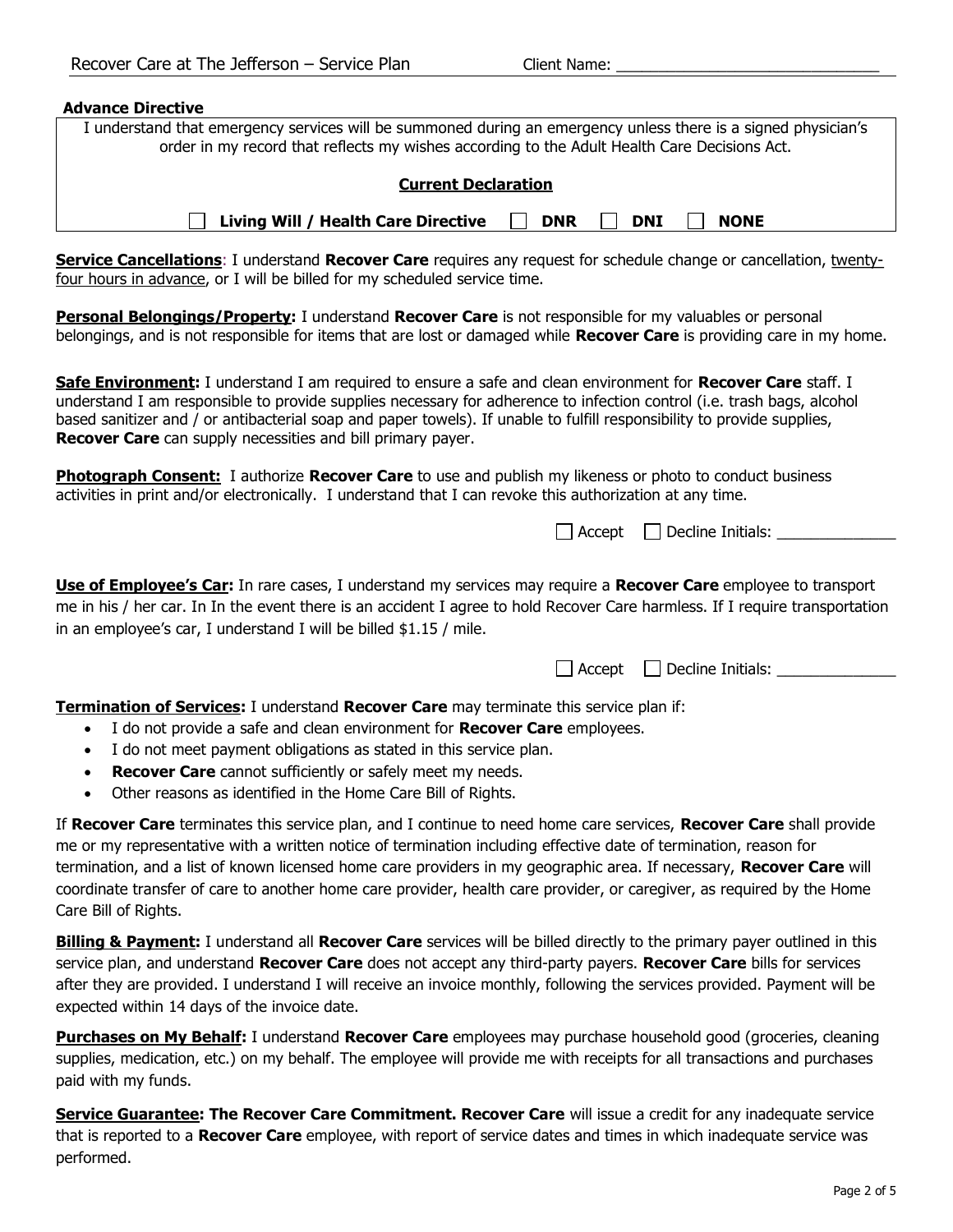Permission to Communicate: I understand Recover Care will communicate about my health care needs, via email or voicemail. I understand these methods are not a secure form of communication. I give consent for Recover Care to communicate about my health care needs via email or voicemail messages.

Initials: \_\_\_\_\_\_\_\_\_\_\_\_\_\_

**Electronic Signatures:** I understand that **Recover Care** staff use an electronic record system to document services rendered and that, from time to time, I may be asked to electronically sign documents in that system (e.g., to confirm the documented services were rendered). I consent to the use of my electronic signature in **Recover Care's** system.

Initials: \_\_\_\_\_\_\_\_\_\_\_\_\_\_

Permission to Enter Apartment: Recover Care is committed to respecting our clients' privacy. In an effort to ensure that our clients' privacy is protected, our employees will always knock on your apartment door prior to entering your apartment. However, if you do not answer your door when we come to check on you or when we have an appointment to provide services, we are requesting your written permission to enter your apartment with a key provided to us by the management of this site. If we do not have your written permission on file, we will only enter your apartment when you are able to open the door for us.

I give Recover Care staff permission to enter my apartment using a key in the event of an emergency or at times a staff member is scheduled to provide services.

 $\Box$  Accept  $\Box$  Decline Initials:  $\Box$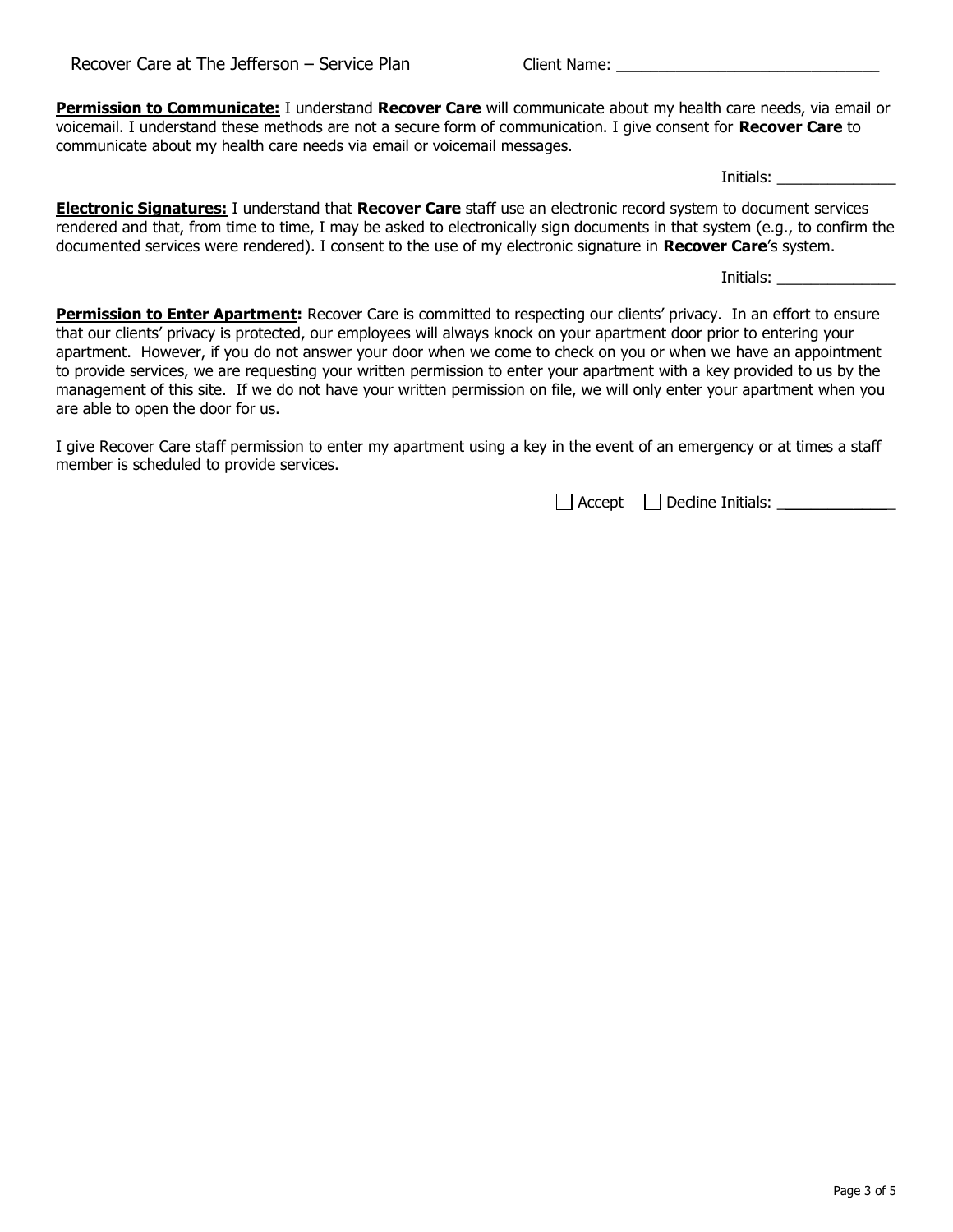| <b>Services Provided</b>                   | <b>Provided</b><br>by      | <b>Description of Services</b>                                                                                                                                                                                                                                                                                     | <b>Frequency</b>                        | <b>Charge</b>         |
|--------------------------------------------|----------------------------|--------------------------------------------------------------------------------------------------------------------------------------------------------------------------------------------------------------------------------------------------------------------------------------------------------------------|-----------------------------------------|-----------------------|
| $\Box$ Initial Comprehensive<br>Assessment | Registered<br><b>Nurse</b> | An individualized initial comprehensive<br>assessment must be conducted, in person, by<br>a registered nurse.                                                                                                                                                                                                      | 1 time at<br>initiation of<br>service   | \$125/visit           |
| <b>Nursing Supervision</b>                 | Registered<br><b>Nurse</b> | A Nurse will perform monitoring visits:<br>For ongoing monitoring and reassessment<br>via face-to-face visit or telecommunication                                                                                                                                                                                  | At least every 90<br>days after initial | \$.<br>/visit         |
| <b>Nurse Visit</b>                         | RN/LPN                     | An RN/LPN will see client:<br>Coordination of Care<br>Visits as needed<br>Upon change of condition, requiring<br>reassessment                                                                                                                                                                                      |                                         | $$25/15 -$<br>minutes |
| <b>Medication Setup</b>                    | RN/LPN                     | A nurse will setup medications for clients<br>requiring medication management services.                                                                                                                                                                                                                            |                                         | \$60/visit            |
| <b>Medication Change</b>                   | RN/LPN                     | If a medication(s) update is required before<br>the regularly scheduled medication setup, a<br>nurse will update medication.                                                                                                                                                                                       |                                         | \$30/visit            |
| Scheduled HHA Visit                        | <b>HHA</b>                 | A home health aide will assist with one<br>or more of the following:<br>Assistance with dressing, grooming, and<br>bathing<br>Toileting and incontinence care<br>Verbal or hands-on medication assistance<br>Assistance with transfers and exercise<br>$\blacksquare$<br>See Plan of Care for individualized tasks |                                         | $$12/15-$<br>minutes  |
| <b>Medication Assistance</b>               | <b>HHA</b>                 | A home health aide will assist client with taking<br>medications by verbal cues (See Plan of Care)                                                                                                                                                                                                                 |                                         | $$12/15-$<br>minutes  |
| <b>Bathing Assistance</b>                  | <b>HHA</b>                 | A home health aide may assist clients with<br>bathing or showering                                                                                                                                                                                                                                                 |                                         | \$24/30-<br>minutes   |
| Escort-in-House or Meal Delivery           | <b>HHA</b>                 | A home health aide will provide an escort to<br>meals, activities, or other within the building                                                                                                                                                                                                                    |                                         | \$12/round-<br>trip   |
| Escort-in-Community                        | <b>HHA</b>                 | A home health aide will accompany a client<br>outside of the building for MD visits, shopping,<br>etc.                                                                                                                                                                                                             |                                         | \$50/hour             |
| Laundry                                    | <b>HHA</b>                 | A Recover Care employee will assist client with<br>laundry                                                                                                                                                                                                                                                         |                                         | \$12/load             |
| Foot Care                                  | <b>RN</b>                  | Client will be assisted with foot care                                                                                                                                                                                                                                                                             |                                         | \$25/visit            |
| $\Box$ INR Draw                            | <b>RN</b>                  | A Recover Care employee will complete INR<br>Draw                                                                                                                                                                                                                                                                  |                                         | \$40/visit            |
| <b>Unscheduled Service</b>                 | <b>HHA</b>                 | When a HHA responds to a client need that is<br>not scheduled, regardless of the service type.                                                                                                                                                                                                                     | As Needed                               | $$15/15-$<br>minutes  |
| Pet Care                                   | Any Role                   | Assistance with pets                                                                                                                                                                                                                                                                                               |                                         | $$15/15-$<br>minutes  |
| Mileage                                    | Any Role                   | If client requires transportation he or she will<br>be billed an additional charge per mile<br>traveled.                                                                                                                                                                                                           |                                         | \$1.15/mile           |
| Annual Assessment                          | <b>RN</b>                  |                                                                                                                                                                                                                                                                                                                    |                                         | \$100/vist            |
| Other:                                     |                            |                                                                                                                                                                                                                                                                                                                    |                                         |                       |